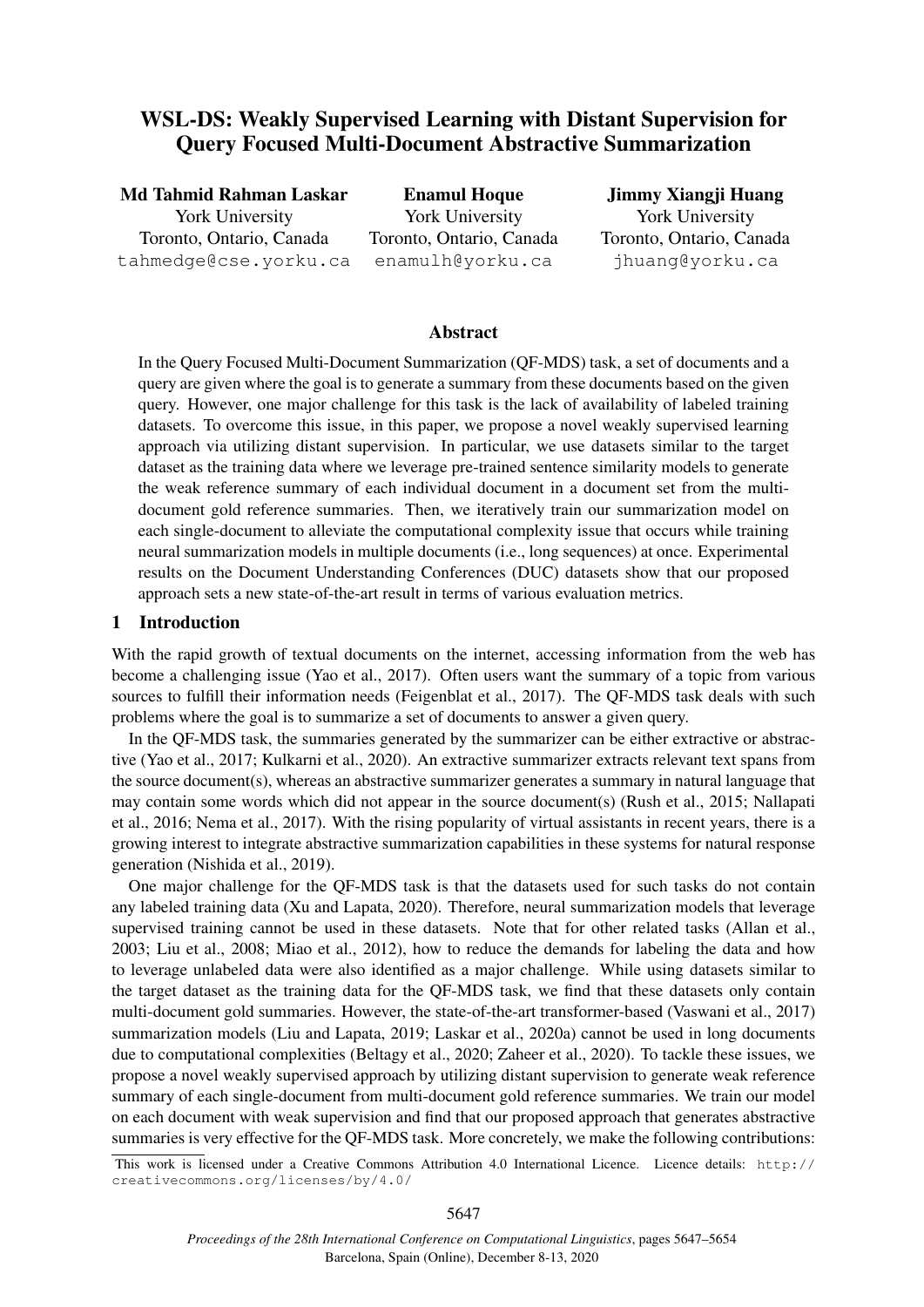- First, to address the issue of unlabeled individual documents in a training document set, we utilize pre-trained sentence similarity models (Liu et al., 2019; Laskar et al., 2020b) to generate the weak reference summary of each individual document from multi-document gold reference summaries.
- Second, to address the computational issue to train neural models in long documents (Zaheer et al., 2020; Beltagy et al., 2020), we propose an iterative approach that adopts a pre-trained singledocument generic summarization model to leverage the effectiveness of fine-tuning such models for query focused abstractive summarization (Laskar et al., 2020a) and extends it for the QF-MDS task.
- Extensive experiments on the DUC<sup>1</sup> 2005-07 datasets show that our proposed approach sets a new state-of-the-art result in terms of various ROUGE scores. As a secondary contribution, we will make our source codes publicly available here: https://github.com/tahmedge/ WSL-DS-COLING-2020.

#### 2 Related Work

Early work on multi-document summarization was mostly focused on generic summarization (Nayeem et al., 2018), whereas the amount of work for QF-MDS had been very limited (Yao et al., 2017). Due to the lack of training data for the QF-MDS task, most previous works were based on various unsupervised approaches that could only generate extractive summaries (Wang et al., 2008; Wan and Xiao, 2009; Haghighi and Vanderwende, 2009; Wan and Zhang, 2014; Yao et al., 2015; Zhong et al., 2015; Ma et al., 2016; Feigenblat et al., 2017; Roitman et al., 2020).

To generate the abstractive summaries for the QF-MDS task, (Baumel et al., 2018) proposed a transfer learning technique to tackle the issue of no training data. They adopted the Pointer Generation Network (PGN) (See et al., 2017) pre-trained for the generic abstractive summarization task in a large dataset to predict the query focused summaries in the target dataset via modifying the attention mechanism of the PGN model. However, their model failed to outperform different extractive approaches in terms of various ROUGE scores (Feigenblat et al., 2017; Roitman et al., 2020).

Identifying sentences which are relevant to the query is an important step for the QF-MDS task. For this purpose, various approaches were utilized such as counting word overlaps (Baumel et al., 2018) or the Cross-Entropy Method (Feigenblat et al., 2017). Though neural models based on supervised training have significantly outperformed various non-neural models for the answer selection task in recent years (Laskar et al., 2019; Laskar et al., 2020b), such neural models have not been effectively used for the QF-MDS task yet due to the absence of labeled data for the relevant sentences in the QF-MDS datasets.

Recently, (Garg et al., 2019) showed that neural models pre-trained in a large Question Answering (QA) dataset could effectively select answers in other QA datasets. More recently, such pre-trained answer selection models were used by (Xu and Lapata, 2020) for the QF-MDS task. In their work, they utilized distant supervision from various QA datasets using the fine-tuned BERT (Devlin et al., 2019) model to filter out the irrelevant sentences from the documents. However, (Baumel et al., 2018) showed that filtering sentences as an early step could lead to performance deterioration for the QF-MDS task. Thus, instead of applying distant supervision to filter out some sentences from the document, we apply it to generate the weak reference summary of each unlabeled document in our training datasets. Our proposed weakly supervised learning approach not only allows us to leverage the advantage of finetuning pre-trained generic summarization models (Laskar et al., 2020a), but also allows us to overcome the limitation of training neural models in long documents (Beltagy et al., 2020; Zaheer et al., 2020).

#### 3 Our Proposed Approach

Suppose, we have a query  $Q = q_1, q_2, ..., q_k$  containing k words and a set of N documents  $D =$  $d_1, d_2, ..., d_N$ . For the QF-MDS task, the goal is to generate a summary  $S = s_1, s_2, ... s_n$  containing n words from the document set  $D$  for the given query  $Q$ .

In figure 1, we show the overall architecture of our proposed approach. Since there is no training data available for the QF-MDS task, we provide supervised training to our target dataset by using other

<sup>1</sup>https://duc.nist.gov/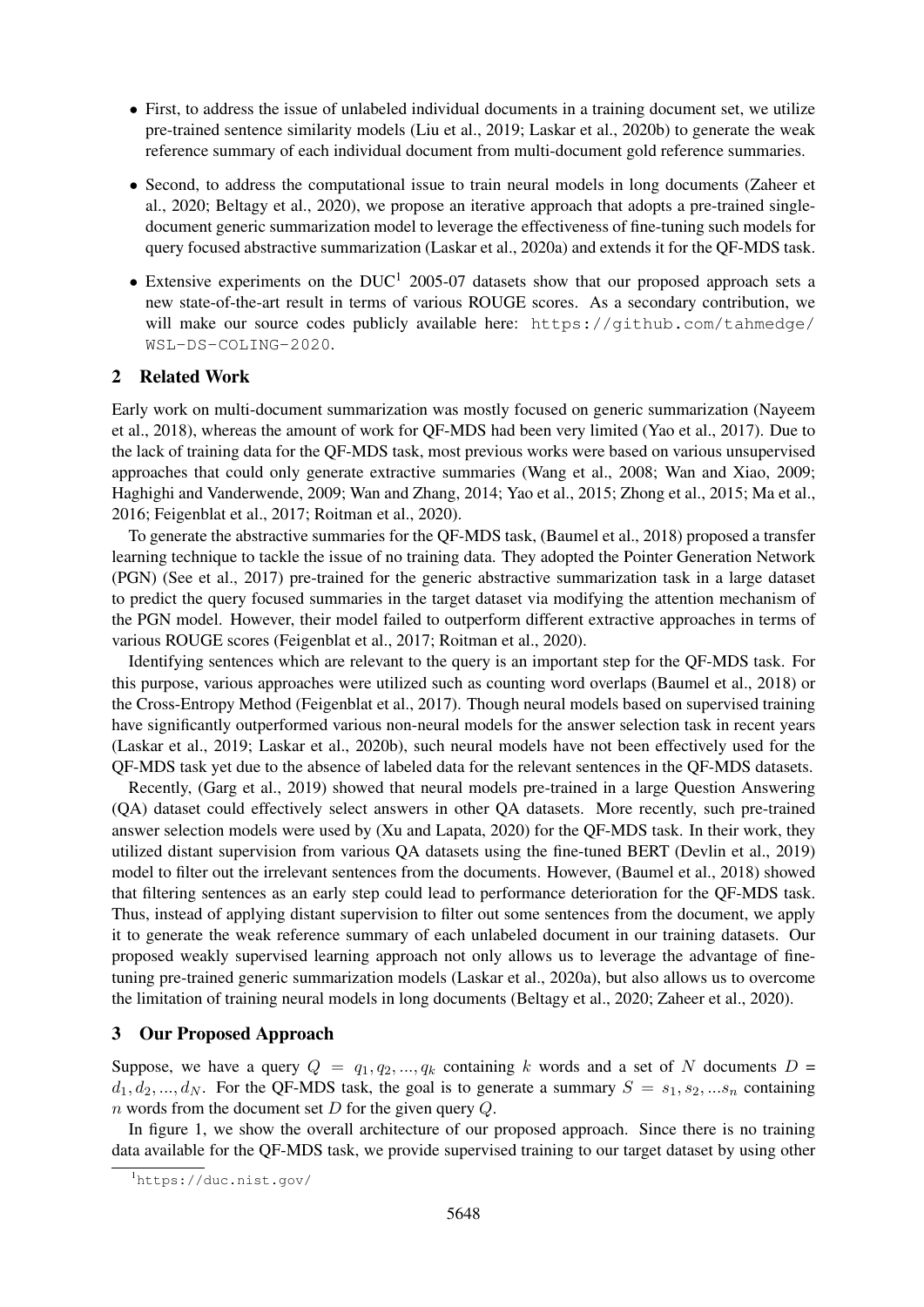

Figure 1: An overview of our model that generates (a) weak reference summary using **RoBERTa** for (b) iterative fine-tuning using BERTSUM to generate query focused abstractive summaries which are then ranked by (c) RoBERTa. [CLS] and [SEP] are the special tokens used with inputs (Devlin et al., 2019).

QF-MDS datasets as the training data. However, the available QF-MDS datasets (Feigenblat et al., 2017) only contain the gold summaries generated by human experts from multiple documents and do not contain the gold summary of each individual document. Due to the limitations of using neural models in long documents (Beltagy et al., 2020; Zaheer et al., 2020), we propose an iterative approach to train our model on each document of a document set. For this purpose, we generate the weak reference summary of each document from the multi-document gold summaries using distant supervision to train our model for the QF-MDS task. Finally, we rank the generated query focused summaries via an answer selection model (Laskar et al., 2020b). In the following, we give a detailed description of our proposed approach.

## 3.1 Weakly Supervised Learning with Distant Supervision

To generate the weak reference summaries using distant supervision, we utilize the pre-trained RoBERTa model (Liu et al., 2019) in two steps (see Figure 1a). At first, we generate the weak extractive reference summary of each individual document using a RoBERTa sentence similarity model fine-tuned for the *answer selection* task. Then, we measure the similarity score between each sentence in the human written (abstractive) multi-document gold summaries with each sentence in the weak extractive reference summary using a RoBERTa sentence similarity model fine-tuned for the *paraphrase identification* task. Based on the similarity score, we select the most relevant sentences from the gold reference summaries as the weak abstractive reference summary for each document. Below we describe these steps in detail.

RoBERTa Answer Selection Model: In this step, we first generate the weak extractive reference summary of each individual document  $d_k$  by measuring the relevance between the query  $Q_i$  and each sentence  $S_i$  in  $d_k$ . For this purpose, we adopt the RoBERTa sentence similarity model from (Laskar et al., 2020b) for its impressive performance in the answer sentence selection task and fine-tune it in the QA-ALL dataset of MS-MARCO (Bajaj et al., 2016). The fine-tuned RoBERTa<sub>MS-MARCO</sub> model was then utilized in our training dataset to measure the similarity score between each sentence in the document and the query. Based on the similarity score, we select the top 3 most relevant sentences as the weak extractive reference summary since extracting only 3 sentences was found effective in different extractive summarizers such as the LEAD-3 baseline as well as the BERTSUM<sub>EXT</sub> model (Liu and Lapata, 2019).

RoBERTa Paraphrase Identification Model: We provide distant supervision to generate the weak abstractive reference summary by replacing each sentence of the weak extractive reference summary (generated in the previous step) with the most similar sentence found in the multi-document gold summaries. For this purpose, we fine-tune the RoBERTa model for the paraphrase identification task in the MRPC dataset (Liu et al., 2019). Then for each document  $d_k$  in a document set  $D_i$ , we utilize the finetuned RoBERTa<sub>MRPC</sub> paraphrase identification model to replace each sentence  $S_i$  in the weak extractive reference summary of  $d_k$  with the most similar sentence  $S_g$  found in the gold summaries<sup>2</sup> of  $D_i$ .

<sup>&</sup>lt;sup>2</sup>Among the sentences in the gold reference summaries that are not already selected for the same document.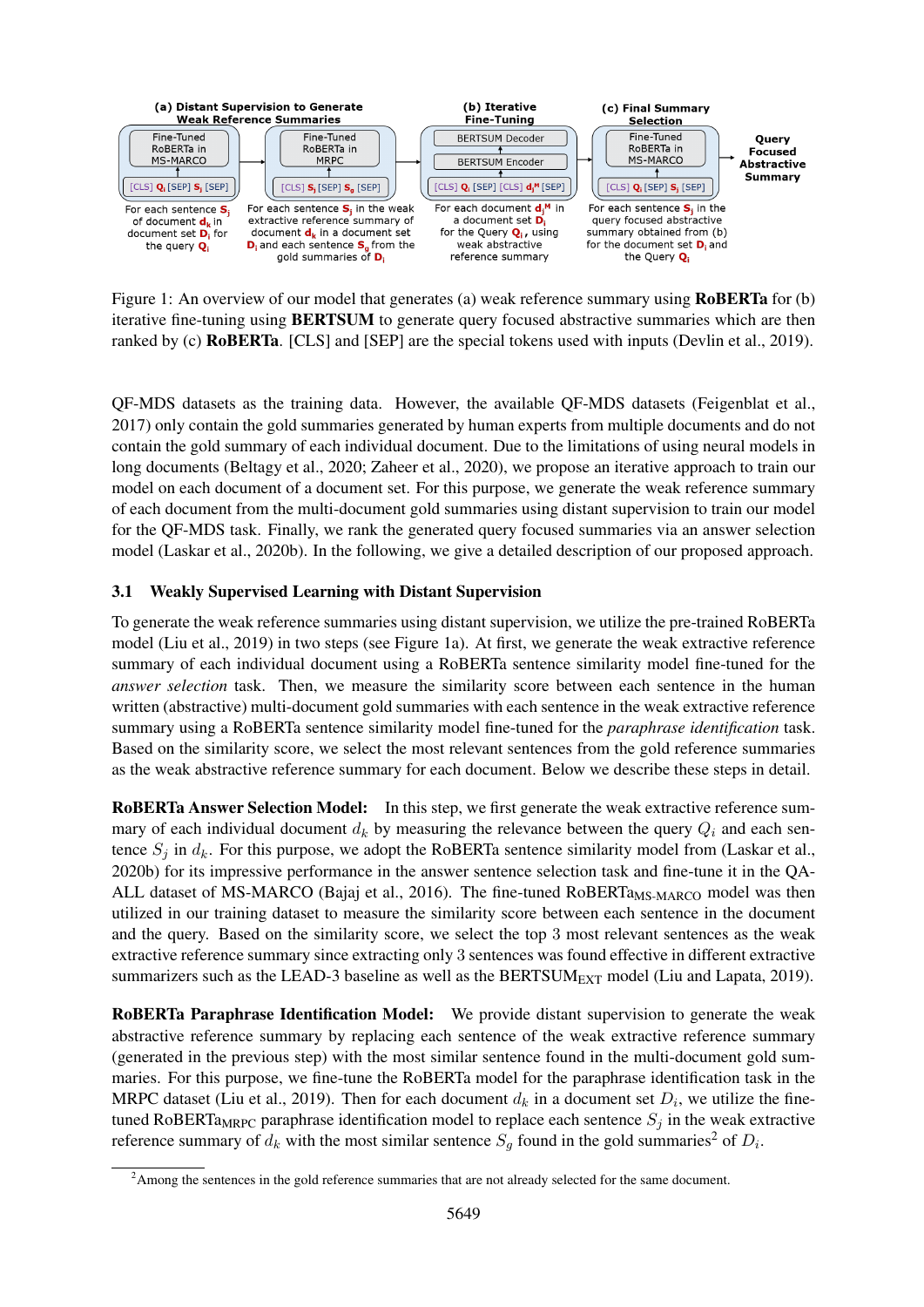| $(a)$ F1 Score:                               | <b>DUC 2005</b> |                 | <b>DUC 2006</b> |       |                 | <b>DUC 2007</b> |       |                 |         |
|-----------------------------------------------|-----------------|-----------------|-----------------|-------|-----------------|-----------------|-------|-----------------|---------|
| <b>Model</b>                                  | $R-1$           | $R-2$           | $R-SU4$         | $R-1$ | $R-2$           | $R-SU4$         | $R-1$ | $R-2$           | $R-SU4$ |
| (Feigenblat et al., $2017$ ) $*$              | 37.78           | 7.45            | 13.02           | 40.47 | 9.13            | 14.73           | 42.86 | 11.34           | 16.53   |
| (Xu and Lapata, $2020$ ) $*$                  |                 |                 |                 | 41.6  | 9.5             | 15.3            | 43.3  | 11.6            | 16.8    |
| (Roitman et al., 2020) $*$                    | 38.08           | 7.54            | 13.17           | 41.23 | 9.47            | 14.97           | 43.24 | 11.78           | 16.83   |
| POSUM <sub>EXT</sub> *                        | 37.52           | 7.84            | 13.29           | 40.68 | 9.29            | 14.66           | 42.57 | 11.20           | 15.98   |
| <b>POSUMARS</b>                               | 38.35           | 7.94            | 13.44           | 40.87 | 9.43            | 14.83           | 42.17 | 10.82           | 15.98   |
| $\overline{\mathrm{POSUM}}_{\mathrm{WSL-DS}}$ | 40.32           | 9.17            | 14.73           | 43.49 | 10.78           | 16.45           | 44.72 | 12.44           | 17.72   |
|                                               |                 |                 |                 |       |                 |                 |       |                 |         |
|                                               |                 |                 |                 |       |                 |                 |       |                 |         |
| (b) Recall:                                   |                 | <b>DUC 2005</b> |                 |       | <b>DUC 2006</b> |                 |       | <b>DUC 2007</b> |         |
| Model                                         | $R-1$           | $R-2$           | $R-SU4$         | $R-1$ | $R-2$           | $R-SU4$         | $R-1$ | $R-2$           | $R-SU4$ |
| (Feigenblat et al., $2017$ ) $*$              | 40.35           | 7.94            | 13.91           | 43.01 | 9.69            | 15.65           | 45.45 | 12.02           | 17.54   |
| (Baumel et al., 2018)                         | 39.82           | 6.98            | 15.73           | 42.89 | 8.73            | 17.75           | 43.92 | 10.13           | 18.54   |
| (Roitman et al., 2020) *                      | 40.82           | 8.07            | 14.13           | 43.94 | 10.09           | 15.96           | 46.02 | 12.53           | 17.91   |
| POSUM <sub>EXT</sub> *                        | 37.55           | 7.84            | 13.31           | 40.41 | 9.22            | 14.56           | 42.41 | 11.08           | 15.92   |
| <b>PQSUMABS</b><br>PQSUM <sub>WSL-DS</sub>    | 38.36           | 7.92            | 13.43           | 40.59 | 9.39            | 14.73           | 42.05 | 10.79           | 15.91   |

Table 1: Performance comparisons in terms of (a) F1 and (b) Recall. '\*' denotes extractive model.

### 3.2 Iterative Fine-Tuning for Multi-Document Summarization

For the QF-MDS task, we adopt the transformer-based (Vaswani et al., 2017) BERTSUM model pretrained for generic abstractive summarization on the CNN/DailyMail dataset (Liu and Lapata, 2019) to leverage the advantages of fine-tuning it for the query focused abstractive summarization task (Laskar et al., 2020a). However, BERTSUM was trained for the single-document summarization task by considering at most 512 tokens (Liu and Lapata, 2019; Beltagy et al., 2020; Zaheer et al., 2020). To address this issue for the multi-document scenario, we take an iterative approach (see Figure 1b). At first, we incorporate query relevance via concatenating the query with each document, similar to the work of (Laskar et al., 2020a). Then, we fine-tune BERTSUM using the weak abstractive reference summary to generate the query focused abstractive summary of each document in a document set. The sentences in the generated query focused summaries of each document set are then ranked using the fine-tuned RoBERTa<sub>MS-MARCO</sub> answer selection model to select the sentences that are most relevant to the query (see Figure 1c).

## 4 Experimental Setup

We now describe the datasets used in this paper, followed by the details of our implementation.

Datasets: We use the DUC 2005, 2006, and 2007 datasets for the QF-MDS task. The number of document sets were 50, 50, and 45 where the number of documents in each document set were 32, 25, and 25 in DUC 2005, 2006 and 2007 datasets respectively (Feigenblat et al., 2017). Each document set is associated with a query and the objective is to generate a summary containing at most 250 words from the document set based on the given query. Given the absence of the training data, to evaluate our model in each year's dataset we use the datasets from the other two years for training. From each year's training data, we randomly selected 20% of the document sets for validation while we used the rest for training.

Implementation: For the RoBERTa model, we used its Large version (Liu et al., 2019; Laskar et al., 2020b) and implemented using HuggingFace's Transformer (Wolf et al., 2019). For fine-tuning the summarization model, we used the BERTSUM $_{\rm EXT-ABS}$ <sup>3</sup> model pre-trained on the CNN/DailyMail dataset (Liu and Lapata, 2019). While selecting the most relevant sentences as the final query focused summary, we used the Trigram Blocking to reduce redundancy (Paulus et al., 2018). To fine-tune the BERTSUM model, we kept most parameters similar to the original work (Liu and Lapata, 2019) and ran 50 steps with batch size equal to 200. Among these 50 steps, we selected the step for evaluation that performed the best on the validation set. All of our models were run in multi-GPU settings using 4 NVIDIA V100 GPUs. We report the results based on both Recall and F1 scores in terms of ROUGE-1, ROUGE-2, and ROUGE-SU4 metrics (Lin, 2004). From now on, we denote ROUGE as R.

<sup>3</sup>https://github.com/nlpyang/PreSumm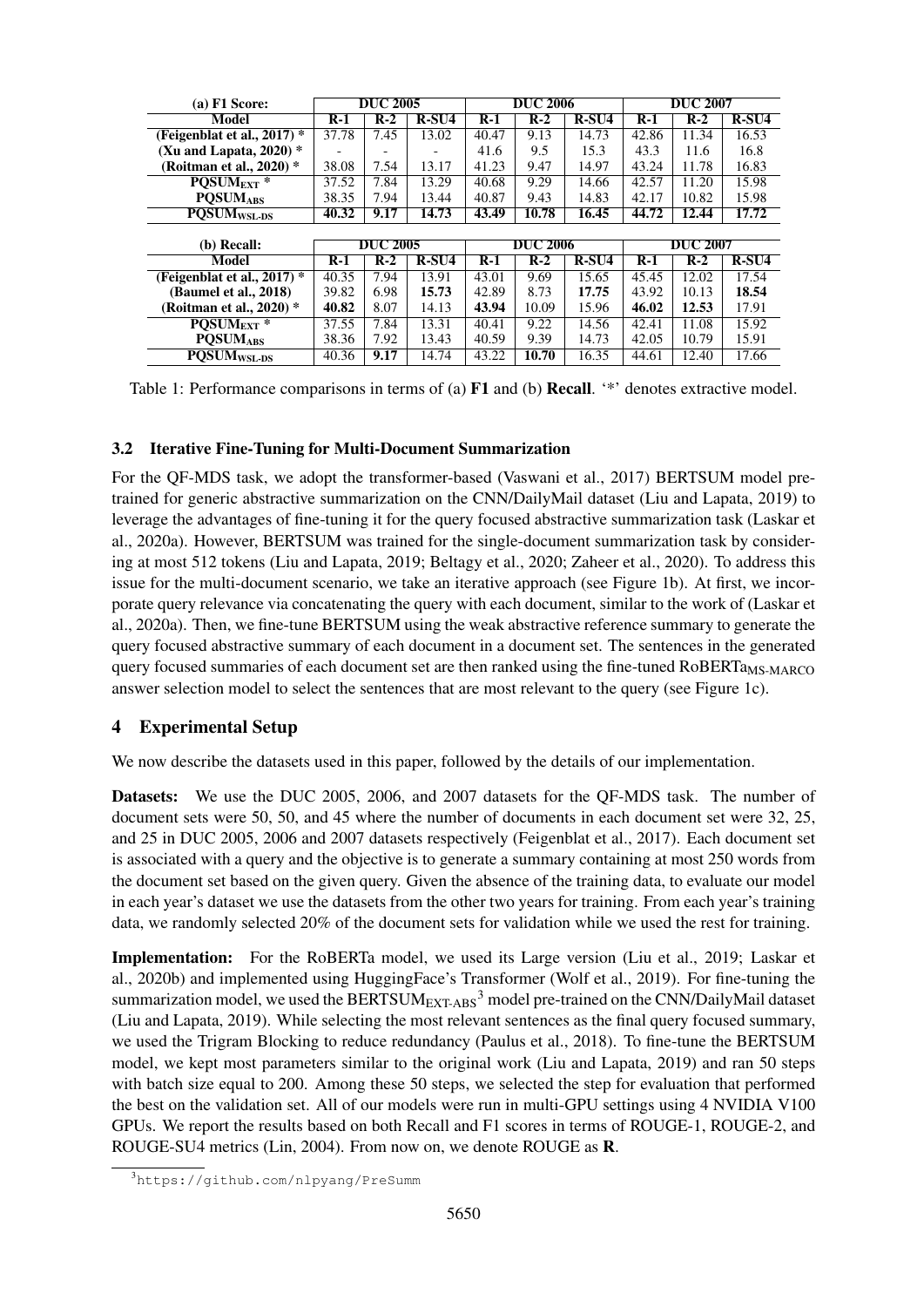| Model                              | Recall            | F1               | <b>Statistically Significant</b>                   |
|------------------------------------|-------------------|------------------|----------------------------------------------------|
| <b>POSUM<sub>WSL-DS</sub></b>      | 42.73             | 42.84            |                                                    |
| without Distant Supervision        | $41.77$ (-2.25%)  | 41.88 (- 2.24%)  | <b>No.</b> based on paired t-test ( $p \leq .05$ ) |
| without Trigram Blocking           | 40.92 $(-4.24\%)$ | 41.01 $(.4.27%)$ | <b>No</b> , based on paired t-test ( $p < .05$ )   |
| without Weakly Supervised Learning | 40.01 (- 6.37%)   | $40.12$ (-6.35%) | <b>Yes</b> , based on paired t-test ( $p < .05$ )  |

Table 2: Ablation test result based on the average **R-1**. '-' denotes 'deterioration from original model'.

## 5 Results and Discussions

We now analyze the performance of our proposed model by comparing with other models (see Table 1). We also perform ablation test to further investigate its effectiveness (see Table 2). We denote our approach of using the Pre-trained models (RoBERTa and BERTSUM) for Query focused SUMmary generation via utilizing Weakly Supervised Learning with Distant Supervision (WSL-DS) as PQSUM<sub>WSL-DS</sub>. For performance comparisons, we use two baselines that do not utilize weak supervision and fine-tuning. Note that both of these baselines use the BERTSUM (Liu and Lapata, 2019) model pre-trained on the CNN/DailyMail dataset. One of them is pre-trained for extractive summarization:  $\text{POSUM}_{\text{EXT}}$ ; while the other is pre-trained for abstractive summarization: **PQSUM<sub>ABS</sub>**. These baselines generate the summaries of all documents in a document set which are then ranked using RoBERTa<sub>MS-MARCO</sub>. Moreover, we compare our model with four recent works: i) CES-50 (Feigenblat et al., 2017), ii) RSA (Baumel et al., 2018), iii) QUERYSUM (Xu and Lapata, 2020), and iv) DUAL-CES (Roitman et al., 2020).

**Performance Comparisons:** From Table 1(a), we find that our  $\text{PQSUM}_{\text{WSL-DS}}$  model sets a new state-of-the-art in all datasets based on the F1 metric for all ROUGE scores. Specifically, based on R-1, it improves by 5.88% in DUC 2005 from (Roitman et al., 2020) along with 4.54% and 3.28% from (Xu and Lapata, 2020) in DUC 2006 and 2007 respectively. From Table 1(b), we find that our model also sets a new state-of-the-art in terms of R-2 Recall in DUC 2005 and 2006, but fails to outperform the DUAL-CES (Roitman et al., 2020) in DUC 2007. In comparison to the abstractive RSA model (Baumel et al., 2018), we find that our model outperforms them in all datasets in terms of both R-1 and R-2 Recall, but fails to outperform them in **R-SU4** scores. Moreover, we find based on paired t-test ( $p < .05$ ) that the weakly supervised learning significantly outperforms the baselines in terms of both Recall and F1.

Ablation Test: The result of our ablation test based on the average of R-1 scores across all datasets is shown in Table 2. We find that the performance is deteriorated if we exclude *Distant Supervision* via removing the RoBERTa<sub>MRPC</sub> model, as well as if the *Trigram Blocking* is not used. Moreover, the performance is significantly degraded if the summary is generated by only ranking the sentences in the documents using the fine-tuned RoBERTa<sub>MS-MARCO</sub> without utilizing *Weakly Supervised Learning*.

## 6 Conclusions and Future Work

In this paper, we propose a novel weakly supervised approach for the Query Focused Multi-Document Abstractive Summarization task to tackle the issue of no available labeled training data for such tasks. We also propose an iterative approach to address the computational problem that occurs while training neural models in long documents (Kitaev et al., 2019; Beltagy et al., 2020; Zaheer et al., 2020). Experimental results on three datasets show that our proposed approach sets a new state-of-the-art result in various evaluation metrics. In the future, we will apply our models on more tasks, such as information retrieval applications (Huang and Hu, 2009; Huang et al., 2003; Yin et al., 2013; Huang et al., 2005), sentiment analysis (Liu et al., 2007; Yu et al., 2012), learning from imbalanced or unlabeled datasets (Liu et al., 2006; Bari et al., 2019; Bari et al., 2020), and automatic chart question answering (Kim et al., 2020).

### Acknowledgements

We gratefully appreciate the area chair(s) and the reviewers for their excellent review comments. This research is supported by the Natural Sciences & Engineering Research Council (NSERC) of Canada, the York Research Chairs (YRC) program and an ORF-RE (Ontario Research Fund-Research Excellence) award in BRAIN Alliance. We acknowledge Compute Canada for providing us the computing resources.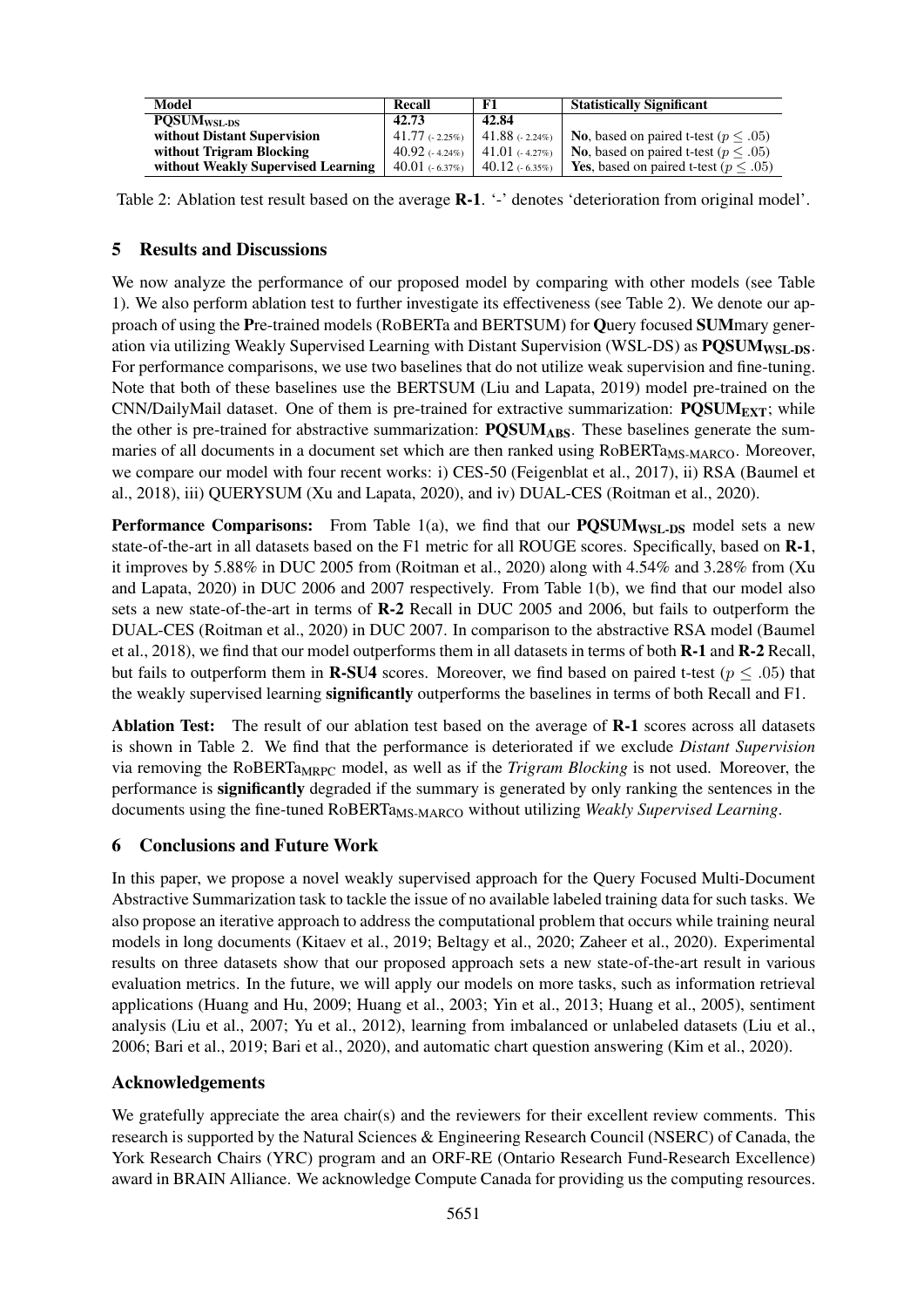#### References

- James Allan, Jay Aslam, Nicholas Belkin, Chris Buckley, Jamie Callan, Bruce Croft, Sue Dumais, Norbert Fuhr, Donna Harman, David J Harper, et al. 2003. Challenges in information retrieval and language modeling: report of a workshop held at the center for intelligent information retrieval, University of Massachusetts Amherst, September 2002. In *ACM SIGIR Forum*, volume 37, pages 31–47.
- Payal Bajaj, Daniel Campos, Nick Craswell, Li Deng, Jianfeng Gao, Xiaodong Liu, Rangan Majumder, Andrew McNamara, Bhaskar Mitra, Tri Nguyen, et al. 2016. Ms marco: A human generated machine reading comprehension dataset. *arXiv preprint arXiv:1611.09268*.
- M Saiful Bari, Shafiq Joty, and Prathyusha Jwalapuram. 2019. Zero-Resource Cross-Lingual Named Entity Recognition. *arXiv preprint arXiv:1911.09812*.
- M Saiful Bari, Muhammad Tasnim Mohiuddin, and Shafiq Joty. 2020. Multimix: A robust data augmentation strategy for cross-lingual nlp. *arXiv preprint arXiv:2004.13240*.
- Tal Baumel, Matan Eyal, and Michael Elhadad. 2018. Query focused abstractive summarization: Incorporating query relevance, multi-document coverage, and summary length constraints into seq2seq models. *arXiv preprint arXiv:1801.07704*.
- Iz Beltagy, Matthew E Peters, and Arman Cohan. 2020. Longformer: The long-document transformer. *arXiv preprint arXiv:2004.05150*.
- Jacob Devlin, Ming-Wei Chang, Kenton Lee, and Kristina Toutanova. 2019. BERT: pre-training of deep bidirectional transformers for language understanding. In *Proceedings of the 2019 Conference of the North American Chapter of the Association for Computational Linguistics: Human Language Technologies*, pages 4171–4186.
- Guy Feigenblat, Haggai Roitman, Odellia Boni, and David Konopnicki. 2017. Unsupervised query-focused multidocument summarization using the cross entropy method. In *Proceedings of the 40th International ACM SIGIR Conference on Research and Development in Information Retrieval*, pages 961–964.
- Siddhant Garg, Thuy Vu, and Alessandro Moschitti. 2019. TANDA: Transfer and adapt pre-trained transformer models for answer sentence selection. *arXiv preprint arXiv:1911.04118*.
- Aria Haghighi and Lucy Vanderwende. 2009. Exploring content models for multi-document summarization. In *Proceedings of Human Language Technologies: The 2009 Annual Conference of the North American Chapter of the Association for Computational Linguistics*, pages 362–370.
- Xiangji Huang and Qinmin Hu. 2009. A bayesian learning approach to promoting diversity in ranking for biomedical information retrieval. In *Proceedings of the 32nd International ACM SIGIR Conference on Research and Development in Information Retrieval,*, pages 307–314.
- Xiangji Huang, Fuchun Peng, Dale Schuurmans, Nick Cercone, and Stephen E. Robertson. 2003. Applying machine learning to text segmentation for information retrieval. *Information Retrieval*, 6(3-4):333–362.
- Xiangji Huang, Ming Zhong, and Luo Si. 2005. York University at TREC 2005: Genomics track. In *Proceedings of the Fourteenth Text REtrieval Conference, TREC*.
- Dae Hyun Kim, Enamul Hoque, and Maneesh Agrawala. 2020. Answering questions about charts and generating visual explanations. In *Proceedings of the 2020 CHI Conference on Human Factors in Computing Systems*, pages 1–13.
- Nikita Kitaev, Lukasz Kaiser, and Anselm Levskaya. 2019. Reformer: The efficient transformer. In *International Conference on Learning Representations*.
- Sayali Kulkarni, Sheide Chammas, Wan Zhu, Fei Sha, and Eugene Ie. 2020. Aquamuse: Automatically generating datasets for query-based multi-document summarization. *arXiv preprint arXiv:2010.12694*.
- Md Tahmid Rahman Laskar, Enamul Hoque, and Jimmy Huang. 2019. Utilizing bidirectional encoder representations from transformers for answer selection task. In *Proceedings of the V AMMCS International Conference: Extended Abstract*, page 221.
- Md Tahmid Rahman Laskar, Enamul Hoque, and Jimmy Huang. 2020a. Query focused abstractive summarization via incorporating query relevance and transfer learning with transformer models. In *Canadian Conference on Artificial Intelligence*, pages 342–348. Springer.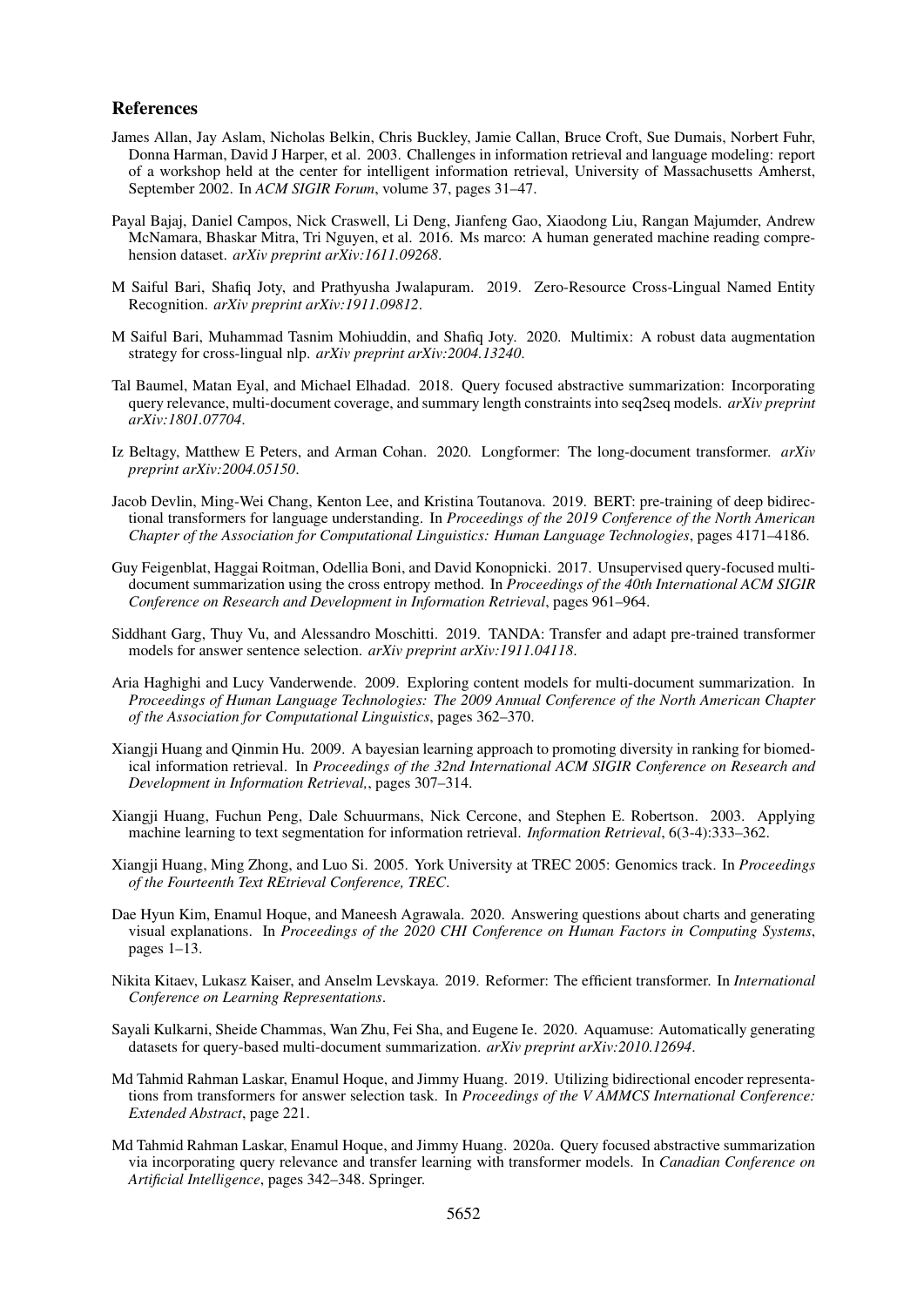- Md Tahmid Rahman Laskar, Jimmy Xiangji Huang, and Enamul Hoque. 2020b. Contextualized embeddings based transformer encoder for sentence similarity modeling in answer selection task. In *Proceedings of The 12th Language Resources and Evaluation Conference*, pages 5505–5514.
- Chin-Yew Lin. 2004. ROUGE: A package for automatic evaluation of summaries. In *Text Summarization Branches Out*, pages 74–81, Barcelona, Spain, July.
- Yang Liu and Mirella Lapata. 2019. Text summarization with pretrained encoders. In *Proceedings of the 2019 Conference on Empirical Methods in Natural Language Processing and the 9th International Joint Conference on Natural Language Processing*, pages 3721–3731.
- Yang Liu, Aijun An, and Xiangji Huang. 2006. Boosting prediction accuracy on imbalanced datasets with SVM ensembles. In *Proceedings of the 10th Pacific-Asia Conference on Knowledge Discovery and Data Mining, PAKDD*, pages 107–118.
- Yang Liu, Xiangji Huang, Aijun An, and Xiaohui Yu. 2007. ARSA: a sentiment-aware model for predicting sales performance using blogs. In *Proceedings of the 30th International ACM SIGIR Conference on Research and Development in Information Retrieval*, pages 607–614.
- Yang Liu, Xiangji Huang, Aijun An, and Xiaohui Yu. 2008. Modeling and predicting the helpfulness of online reviews. In *Proceedings of the 8th IEEE International Conference on Data Mining*, pages 443–452.
- Yinhan Liu, Myle Ott, Naman Goyal, Jingfei Du, Mandar Joshi, Danqi Chen, Omer Levy, Mike Lewis, Luke Zettlemoyer, and Veselin Stoyanov. 2019. RoBERTa: A robustly optimized bert pretraining approach. *arXiv preprint arXiv:1907.11692*.
- Shulei Ma, Zhi-Hong Deng, and Yunlun Yang. 2016. An unsupervised multi-document summarization framework based on neural document model. In *Proceedings of COLING 2016, the 26th International Conference on Computational Linguistics: Technical Papers*, pages 1514–1523.
- Jun Miao, Jimmy Xiangji Huang, and Zheng Ye. 2012. Proximity-based rocchio's model for pseudo relevance. In *Proceedings of the 35th International ACM SIGIR Conference on Research and Development in Information Retrieval*, pages 535–544.
- Ramesh Nallapati, Bowen Zhou, Cicero dos Santos, Çağlar Gulçehre, and Bing Xiang. 2016. Abstractive text summarization using sequence-to-sequence rnns and beyond. In *Proceedings of The 20th SIGNLL Conference on Computational Natural Language Learning*, pages 280–290.
- Mir Tafseer Nayeem, Tanvir Ahmed Fuad, and Yllias Chali. 2018. Abstractive unsupervised multi-document summarization using paraphrastic sentence fusion. In *Proceedings of the 27th International Conference on Computational Linguistics*, pages 1191–1204.
- Preksha Nema, Mitesh M. Khapra, Anirban Laha, and Balaraman Ravindran. 2017. Diversity driven attention model for query-based abstractive summarization. In *Proceedings of the 55th Annual Meeting of the Association for Computational Linguistics*, pages 1063–1072.
- Kyosuke Nishida, Itsumi Saito, Kosuke Nishida, Kazutoshi Shinoda, Atsushi Otsuka, Hisako Asano, and Junji Tomita. 2019. Multi-style generative reading comprehension. In *Proceedings of the 57th Annual Meeting of the Association for Computational Linguistics*, pages 2273–2284.
- Romain Paulus, Caiming Xiong, and Richard Socher. 2018. A deep reinforced model for abstractive summarization. In *International Conference on Learning Representations*.
- Haggai Roitman, Guy Feigenblat, Doron Cohen, Odellia Boni, and David Konopnicki. 2020. Unsupervised dualcascade learning with pseudo-feedback distillation for query-focused extractive summarization. In *Proceedings of The Web Conference 2020*, pages 2577–2584.
- Alexander M. Rush, Sumit Chopra, and Jason Weston. 2015. A neural attention model for abstractive sentence summarization. In *Proceedings of the 2015 Conference on Empirical Methods in Natural Language Processing*, pages 379–389.
- Abigail See, Peter J. Liu, and Christopher D. Manning. 2017. Get to the point: Summarization with pointergenerator networks. In *Proceedings of the 55th Annual Meeting of the Association for Computational Linguistics*, pages 1073–1083.
- Ashish Vaswani, Noam Shazeer, Niki Parmar, Jakob Uszkoreit, Llion Jones, Aidan N Gomez, Łukasz Kaiser, and Illia Polosukhin. 2017. Attention is all you need. In *Advances in Neural Information Processing Systems*, pages 5998–6008.